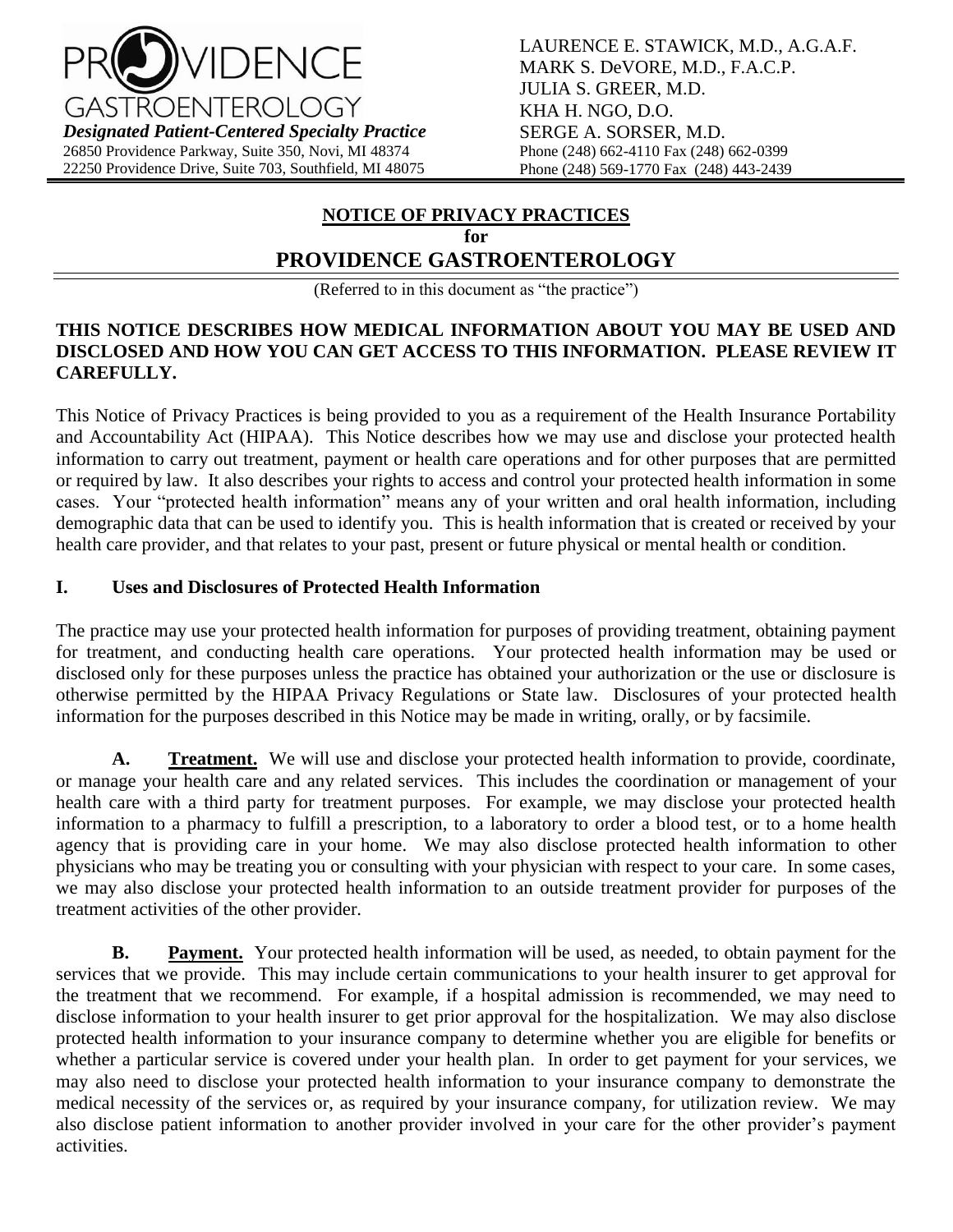

**C. Operations.** We may use or disclose your protected health information, as necessary, for our own health care operations in order to facilitate the function of the practice and to provide quality care to all patients. Health care operations include such activities as:

- Quality assessment and improvement activities.
- Employee review activities.
- Training programs including those in which students, trainees, or practitioners in health care learn under supervision.
- Accreditation, certification, licensing or credentialing activities.
- Review and auditing, including compliance reviews, medical reviews, legal services and maintaining compliance programs.
- Business management and general administrative activities.

In certain situations, we may also disclose patient information to another provider or health plan for their health care operations.

**D.** Other Uses and Disclosures. As part of treatment, payment, and healthcare operations, we may also use or disclose your protected health information for the following purposes:

- To remind you of an appointment.
- To inform you of potential treatment alternatives or options.
- To inform you of health-related benefits or services that may be of interest to you.
- To contact you to raise funds for the practice or an institutional foundation related to the practice. If you do not wish to be contacted regarding fundraising, please contact our Privacy Officer.

# **II. Uses and Disclosures Beyond Treatment, Payment, and Health Care Operations Permitted Without Authorization or Opportunity to Object**

Federal privacy rules allow us to use or disclose your protected health information without your permission or authorization for a number of reasons including the following:

A. When Legally Required. We will disclose your protected health information when we are required to do so by any Federal, State, or local law.

**B. When There Are Risks to Public Health.** We may disclose your protected health information for the following public activities and purposes:

- To prevent, control, or report disease, injury or disability as permitted by law.
- To report vital events such as birth or death as permitted or required by law.
- To conduct public health surveillance, investigations and interventions as permitted or required by law.
- To collect or report adverse events and product defects, track FDA regulated products, enable product recalls, repairs or replacements to the FDA and to conduct post marketing surveillance.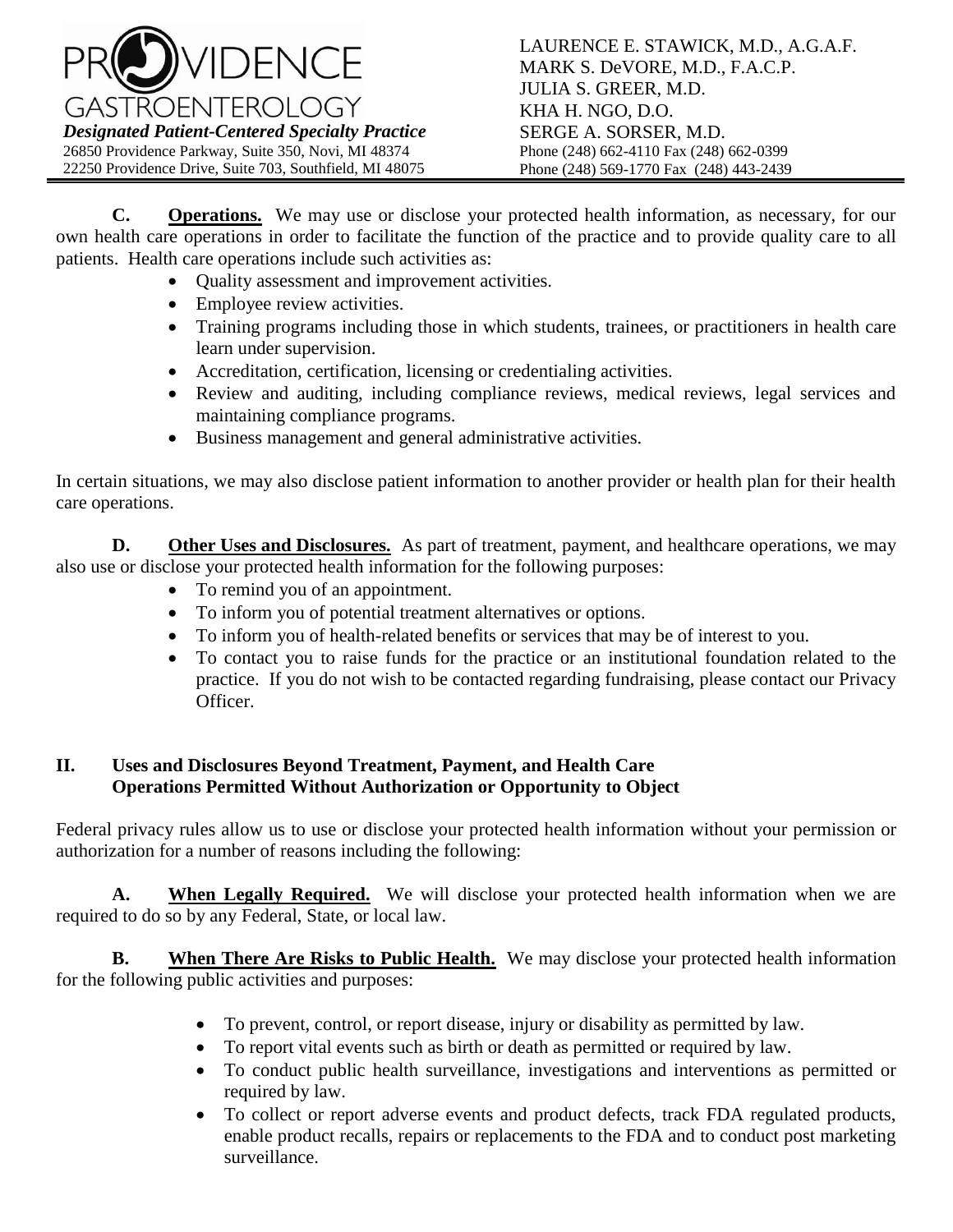

- To notify a person who has been exposed to a communicable disease or who may be at risk of contracting or spreading a disease as authorized by law.
- To report to an employer information about an individual who is a member of the workforce as legally permitted or required.

# **C. To Report Abuse, Neglect or Domestic Violence.** We may notify

Government authorities if we believe that a patient is the victim of abuse, neglect or domestic violence. We will make this disclosure only when specifically required or authorized by law or when the patient agrees to the disclosure.

**D.** To Conduct Health Oversight Activities. We may disclose your protected health information to a health oversight agency for activities including audits; civil, administrative, or criminal investigations, proceedings, or actions; inspections; licensure or disciplinary actions; or to other activities necessary for appropriate oversight as authorized by law. We will not disclose your health information if you are the subject of an investigation and your health information is not directly related to your receipt of health care or public benefits.

**E. In Connection With Judicial and Administrative Proceedings.** We may disclose your protected health information in the course of any judicial or administrative proceedings in response to an order of a court or administrative tribunal as expressly authorized by such order in response to a signed authorization (in a format approved by the Michigan Court Administrator).

**F. For Law Enforcement Purposes.** We may disclose your protected health information to a law enforcement official for law enforcement purposes as follows:

- As required by law for reporting of certain types of wounds or other physical injuries.
- Pursuant to court order, court-ordered warrant, subpoena, summons or similar process.
- For the purpose of identifying or locating a suspect, fugitive, material witness, or missing person.
- Under certain limited circumstances, when you are the victim of a crime.
- To a law enforcement official if the practice has a suspicion that your death was the result of criminal conduct.
- In an emergency in order to report a crime.

# **G. To Coroners, Funeral Directors, and for Organ Donation.** We may

disclose protected health information to a coroner or medical examiner for identification purposes, to determine cause of death or for the coroner or medical examiner to perform other duties authorized by law. We may also disclose protected health information to a funeral director, as authorized by law, in order to permit the funeral director to carry out their duties. We may disclose such information in reasonable anticipation of death. Protected health information may be used and disclosed for cadaveric organ, eye or tissue donation purposes.

# **H.** For Research Purposes. We may use or disclose your protected health

information for research when the use or disclosure for research has been approved by an institutional review board or privacy board that has reviewed the research proposal and research protocols to address the privacy of your protected health information.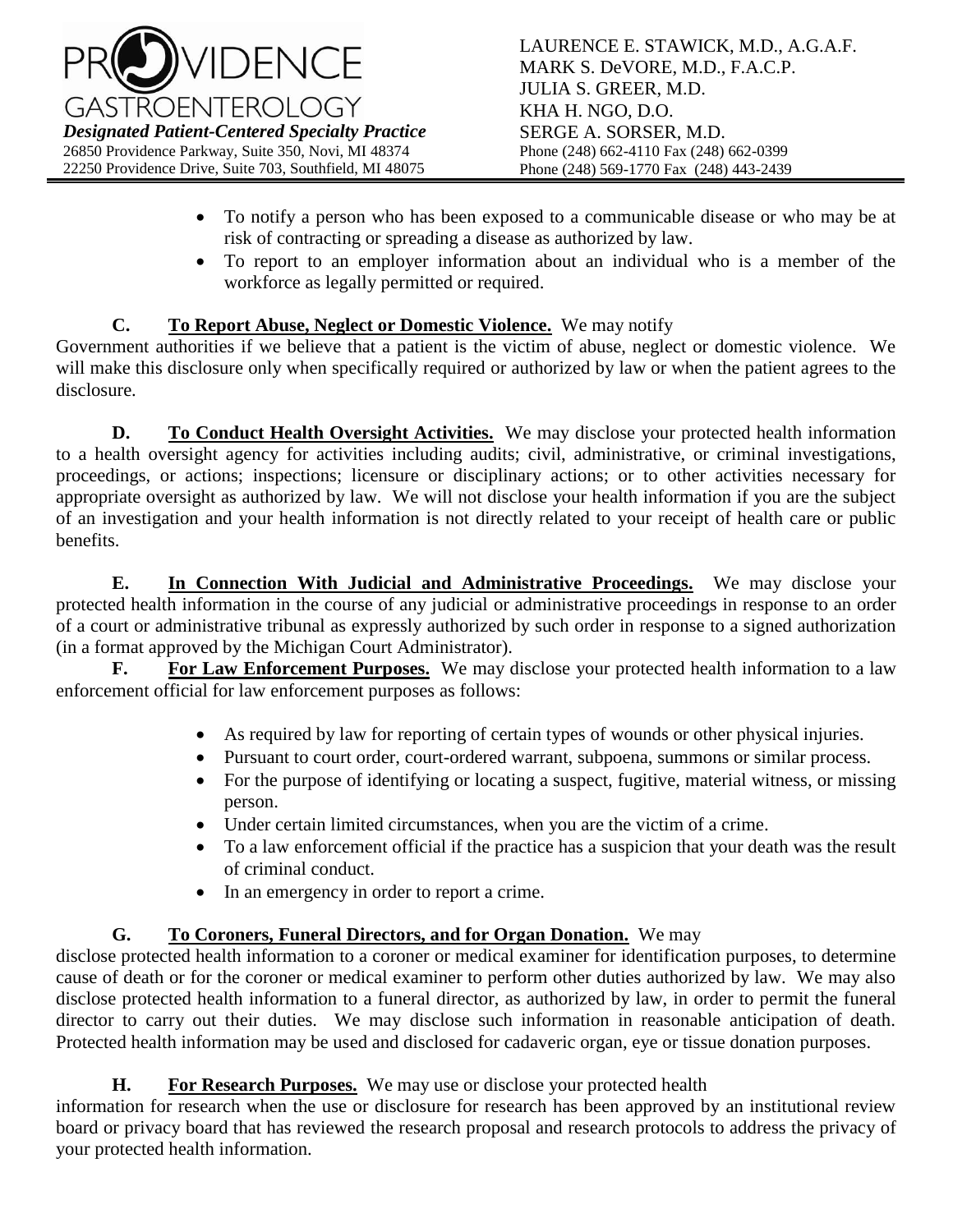

**I. In the Event of a Serious Threat to Health or Safety.** We may, consistent with applicable law and ethical standards of conduct, use or disclose your protected health information if we believe, in good faith, that such use or disclosure is necessary to prevent or lessen a serious or imminent threat to your health or safety or to the health and safety of the public.

**J.** For Specified Government Functions. In certain circumstances, the Federal regulations authorize the practice to use or disclose your protected health information to facilitate specified government functions relating to military and veterans activities, national security and intelligence activities, protective services for the President and others, medical suitability determinations, correctional institutions, and law enforcement custodial situations.

**K. For Worker's Compensation.** The practice may release your health information to comply with worker's compensation laws or similar programs.

## **III. Uses and Disclosures Permitted Without Authorization but With Opportunity to Object**

We may disclose your protected health information to your family member or a close personal friend if it is directly relevant to the person's involvement in your care or payment related to your care. We can also disclose your information in connection with trying to locate or notify family members or others involved in your care concerning your location, condition or death.

You may object to these disclosures. If you do not object to these disclosures or we can infer from the circumstances that you do not object, or we determine, in the exercise of our professional judgment, that it is in your best interests for us to make disclosure of information that is directly relevant to the person's involvement with your care, we may disclose your protected health information as described.

### **IV. Uses and Disclosures Which Your Authorize**

Other than as stated above, we will not disclose your health information other than with your written authorization. You may revoke your authorization in writing at any time except to the extent that we have taken actions in reliance upon authorization.

### **V. Your Rights**

You have the following rights regarding your health information:

**A. The Right to Inspect and Copy Your Protected Health Information.** You may inspect and obtain a copy of your protected health information that is contained in a designated record set for as long as we maintain the protected health information. A "designated record set" contains medical and billing records and any other records that your physician and the practice uses for making decisions about you.

Under Federal law, however, you may not inspect or copy the following records: psychotherapy notes; information compiled in reasonable anticipation of, or for use in, a civil, criminal, or administrative action or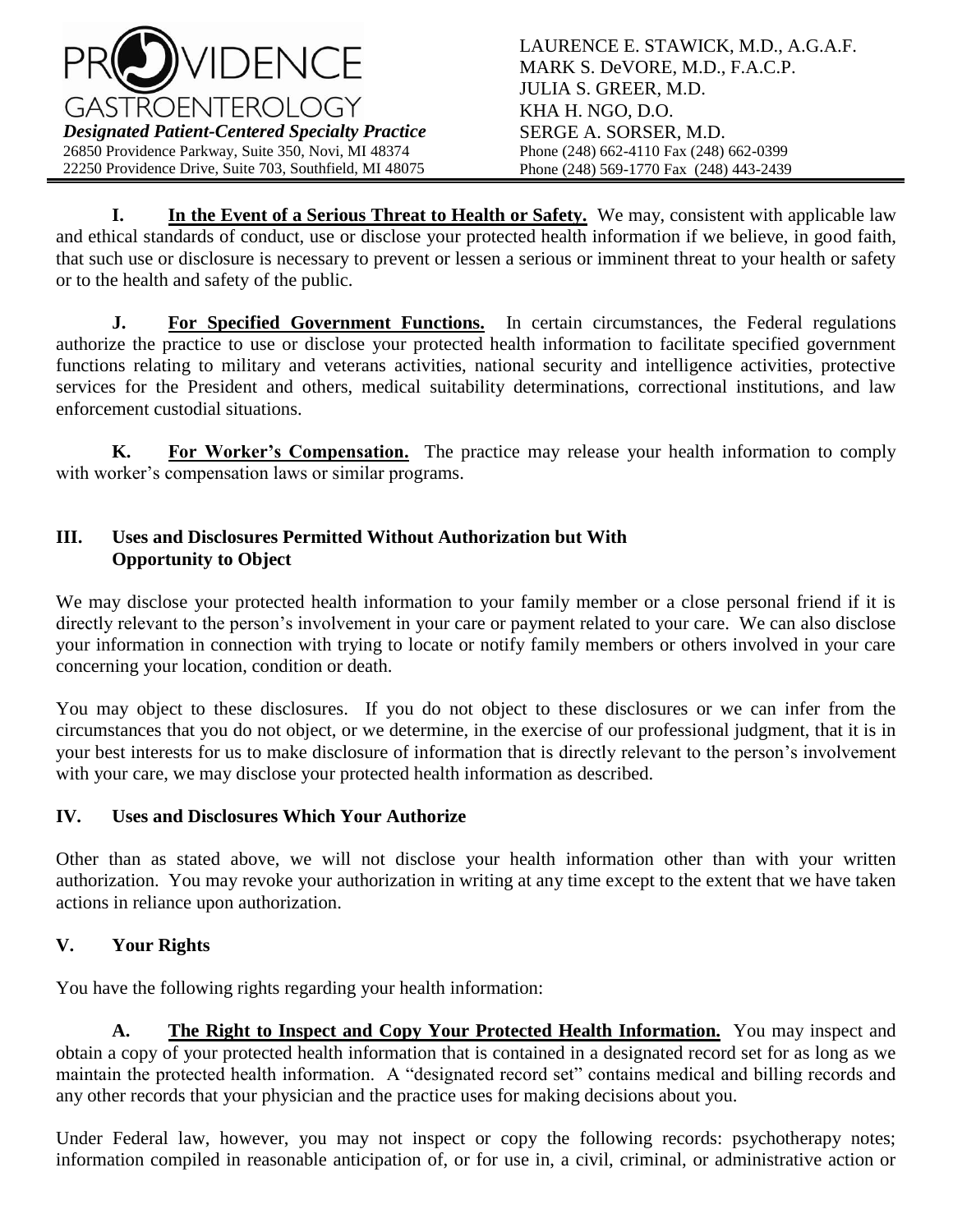

proceeding; and protected health information that is subject to a law that prohibits access to protected health information. Depending on the circumstances, you may have the right to have a decision to deny access reviewed.

We may deny your request to inspect or copy your protected health information if, in our professional judgment, we determine that the access requested is likely to endanger your life or safety or that of another person, or that it is likely to cause substantial harm to another person referenced within the information. You have the right to request a review of this decision.

To inspect and copy your medical information, you must submit a written request to the Privacy Officer whose contact information is listed on the last pages of this Notice. If you request a copy of your information, we may charge you a fee for the costs of copying, mailing or other costs incurred by us in complying with your request.

Please contact our Privacy Officer if you have questions about access to your medical record.

**B. The Right to Request a Restriction on Uses and Disclosures of Your Protected Health**  Information. You may ask us not to use or disclose certain parts of your protected health information for the purposes of treatment, payment or health care operations. You may also request that we do not disclose your health information to family members or friends who may be involved in your care or for notification purposes as described in this Notice of Privacy Practices. Your request must state the specific restriction requested and to whom you want the restriction to apply.

The practice is not required to agree to a restriction that you may request. We will notify you if we deny your request to a restriction. If the practice does agree to the requested restriction, we may not use or disclose your protected health information in violation of that restriction unless it is needed to provide emergency treatment. Under certain circumstances, we may terminate our agreement to a restriction. You may request a restriction by contacting the Privacy Officer.

**C. The Right to Request to Receive Confidential Communications From Us by Alternative Means or at an Alternative Location.** You have the right to request that we communicate with you in certain ways. We will accommodate reasonable requests. We may condition this accommodation by asking you for information as to how payment will be handled or specification of an alternative address or other method of contact. We will not require you to provide an explanation for your request. Requests must be made in writing to our Privacy Officer.

**D. The Right to Have Your Physician Amend Your Protected Health Information.** You may request an amendment of protected health information about you in a designated record set for as long as we maintain this information. In certain cases, we may deny your request for an amendment. If we deny your request for amendment, you have the right to file a statement of disagreement with us and we may prepare a rebuttal to your statement and will provide you with a copy of any such rebuttal. Requests for amendment must be in writing and must be directed to our Privacy Officer. In this written request, you must also provide a reason to support the requested amendments.

**E.** The Right to Receive an Accounting. You have the right to request an accounting of certain disclosures of your protected health information made by the practice. This right applies to disclosures for